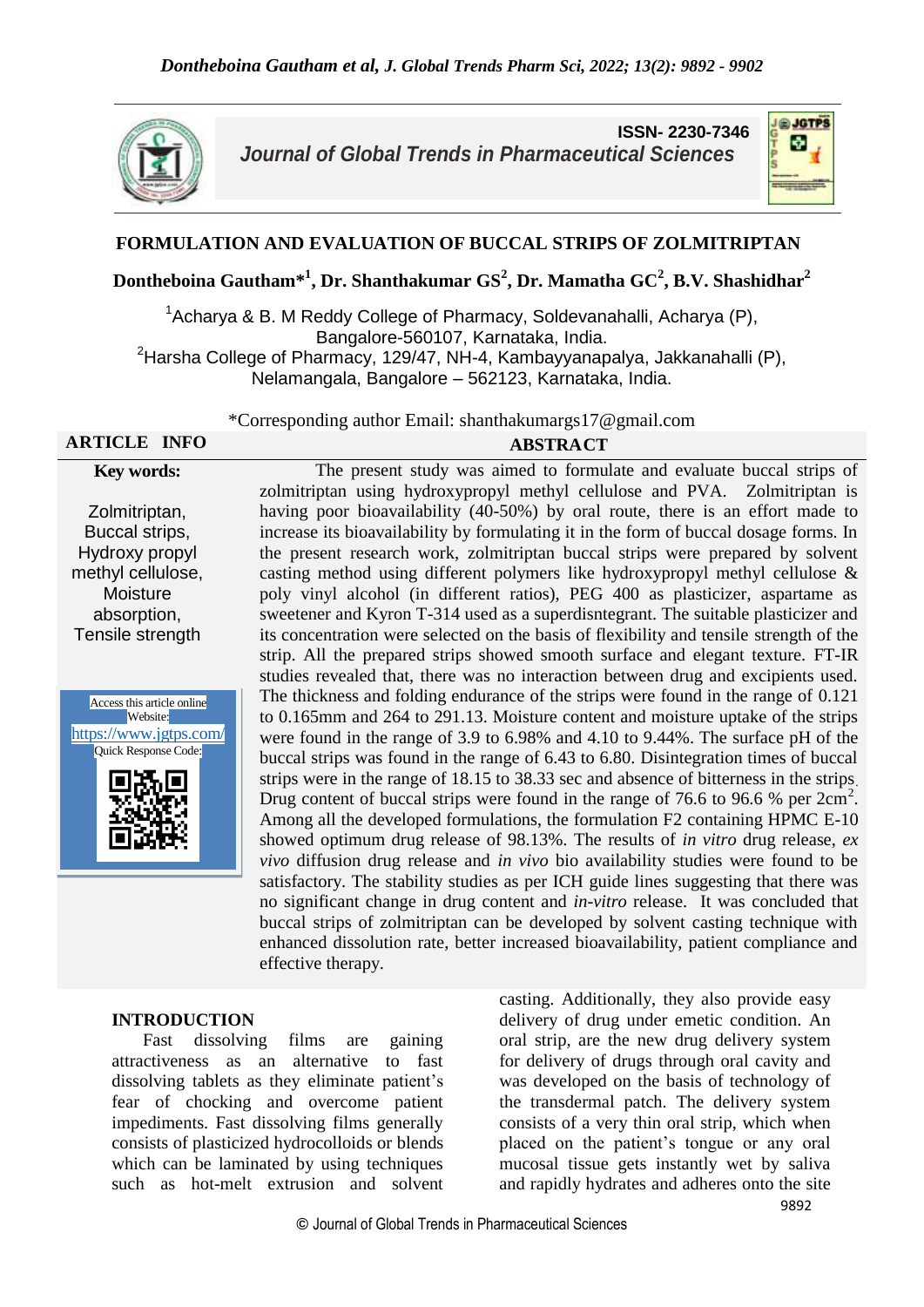of application and dissolves rapidly [1-3]. Oral strips are able to reportedly incorporate soluble, insoluble or taste-masked drug substances. The film is manufactured as a large sheet and then cut into individual dosage units for packaging in a range of pharmaceutically acceptable formats [4]. Oral strips are a group of flat films which are administered into the oral cavity and recently they have become the new area of interest in fast-dissolve pharmaceutical drug delivery. Dissolvable oral strip has become a novel and widely accepted form by consumers for delivering vitamins and personal care products [5]. Zolmitriptan is a selective 5 hydroxytryptamine receptor sub type agonist indicated for the acute treatment of migraine with or without aura in adults. Zolmitriptan binds with high affinity to human  $5-HT_{1B}$  and  $5-HT_{1D}$  receptors leading to cranial blood vessel constriction. The therapeutic activity of zolmitriptan for the treatment of migraine headache can most likely be attributed to the agonist effects at the  $5HT_{1B/1D}$  receptors on intracranial blood vessels (including the arterio-venous anastomoses) and sensory nerves of the trigeminal system which result in cranial vessel constriction and inhibition of pro-inflammatory neuropeptide release. The dose of zolmitriptan is 1.25 to 10 mg per day by oral route, 2.5 to 10 mg per day by intranasal route. Elimination half life and bioavailability of zolmitriptan is 3 hours and 40% [6]. The aim of the study was to formulate buccal strip of zolmitriptan by using a combination of polymers i.e., HPMC E10, HPMC E15, Poly Vinyl Alcohol and Kyron T-314 in different concentrations; Kyron T-314 as a superdisintegrant, Polyethylene glycol and Glycerine as a plasticizer, Aspartame as a sweetening agent allowing fast reproducible drug dissolution in oral cavity thus bypassing first pass metabolism, to enhance the convenience and compliance by the elderly and paediatric patients

## **MATERIALS AND METHODS**

**Materials:** Zolmitriptan obtained gift sample from Apotex Pharmachem, Bangalore. HPMC E10, HPMC E15 obtained as gift sample from Colorcon Asia Pvt Ltd., Verna, Goa and Kyron T-314 obtained gift sample from Corel Pharmachem, Ahmedabad.

## **METHODS**

#### **Preformulation studies**

#### **Melting point determination**

Melting point of drug was determined by using Thiele's tube method in which the pure drug is placed in a capillary tube which was fused at one end. The capillary tube was tied to the thermometer and the temperature at which drug starts melting was noted down [6].

#### **Drug-polymer Compatibility studies using FT-IR**

Compatibility studies were carried out to know the possible interactions between zolmitriptan, polymer and excipients used in the formulation. Physical mixtures of drug, polymer and excipients were prepared to study the compatibility. Drug polymer compatibility studies were carried out using Tensor 27, Bruker optics FTIR (ATR) spectroscopy. FTIR spectrum of pure drug and polymers were determined seen in between  $600-4000 \text{cm}^{-1}$  [7]. The IR peaks of Zolmitriptan when mixed with excipients compared with pure Zolmitriptan (Figure 2).

## **Preparation of Zolmitiyptan buccal strips**

Table 3 shows the composition of all the formulation of buccal strips of Zolmitriptan. Polymeric solution HPMC/PVA were prepared by using distilled water with continuous stirring for 4 h. Specified amount of zolmitriptan was dissolved in the ethanol solution kyron T-314 (superdisintegrant), polyethylene glycol (plasticizer), glycerine and tween 80 was added above ethanol solution containing drug and stirred at 100 rpm to form a homogenous solution. The homogenous solution was incorporated into the polymeric solution after levigation with 30% polyethylene glycol of polymer weight. The solution was casted into petri dishes (90mm) and dried in hot air oven at 40°C for 24 h.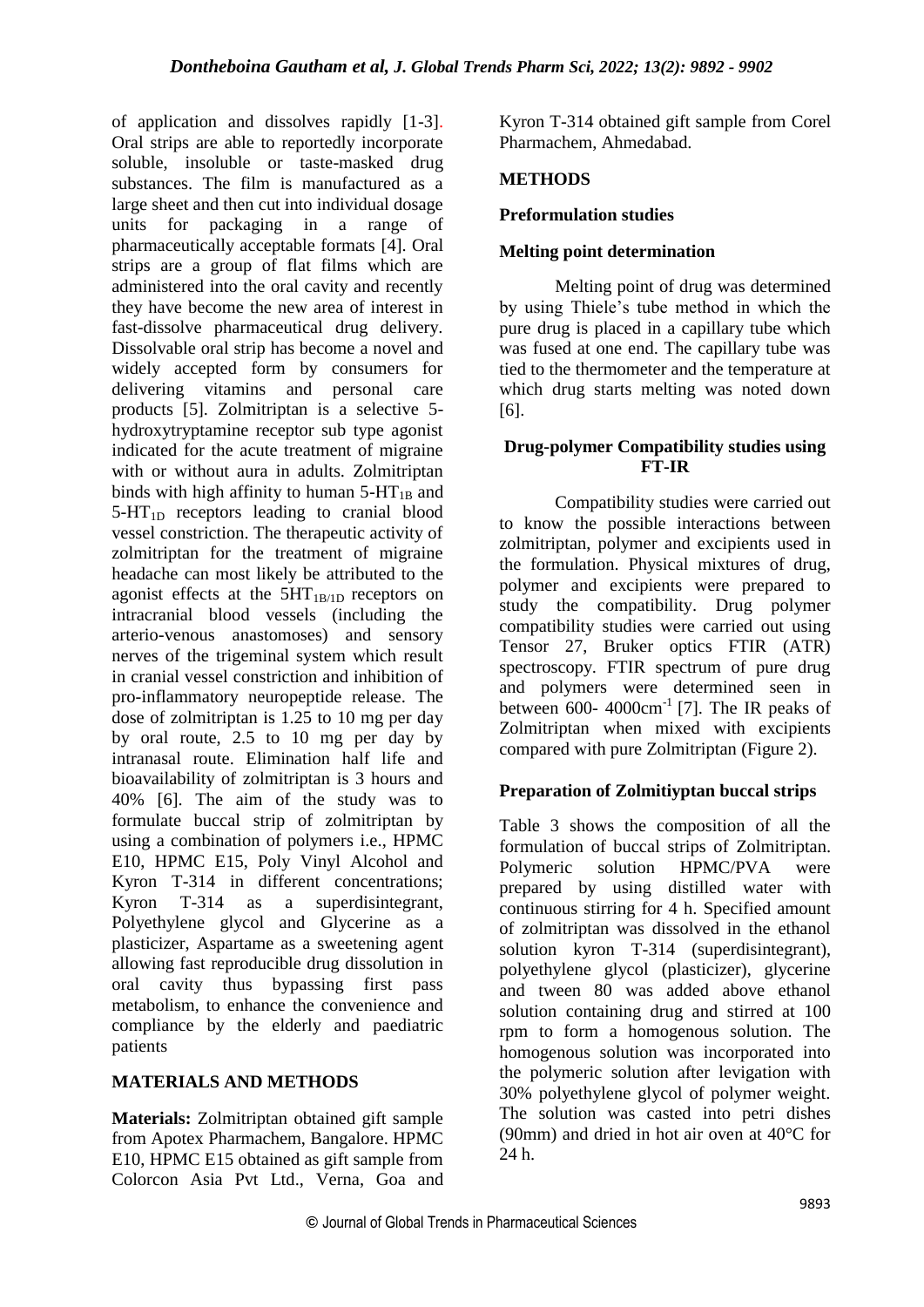#### **Evaluation of buccal strips of zolmitriptan**

#### **Physical appearance and surface texture**

Appearances of buccal strips were checked simply with visual inspection and evaluation of texture by feel or touch [8].

**Weight uniformity:** The weight variation test was carried out by using analytical balance. In this weight variation test, three strips from each batch were weighed individually and the average weight was calculated [8].

**Thickness uniformity:** Thickness of the strips was measured at three different places using a screw gauge and mean values were calculated [8].

**Folding endurance:** Folding endurance of the strips was determined by repeatedly folding the strips (approximately  $2\times2$  cm) at the same place till it broke. The number of times strips could be folded at the same place, without breaking gives the value of folding endurance [8].

**Drug content uniformity study:** The strips were tested for drug content uniformity by using Shimadzu 1700 UV-Visible spectrophotometric. Strips of  $2 \text{cm}^2$  were cut from the three different places of the casted strips sheet. Each strip was placed in 100ml volumetric flask and dissolved in pH 6.8 phosphate buffer. After suable dilutions the absorbance was measured at 223nm and drug content uniformity calculated [8].

**Surface pH:** Surface pH was determined for the strips were allowed in contact with 1ml of distilled water. The surface pH was noted by bringing a combined glass electrode or pH paper near the surface of strips and allowing equilibrate for 1min [8].

**Disintegration test:** Disintegration test was performed using USP disintegration testing apparatus. The strips were placed in the tubes of the basket and the operated until strips disintegrate completely. The disintegration time was recorded [8].

**Percentage of moisture content:** The buccal strips were weighed accurately and kept in desiccators containing anhydrous calcium chloride. After 3 days, the strips were taken out and weighed. The moisture content (%) was determined by calculating moisture loss (%) using following formula [9].

Percentage of moisture content =<br>  $Initial weight$ -final weight  $\times 100$ initial weight

**Percentage of moisture uptake:** The buccal strips were weighed accurately and placed in a desiccator containing100ml of saturated solution of aluminium chloride, which maintains 86% relative humidity (RH). After 3 days, films were taken out and weighed. The moisture uptake was calculated using the formula [9].



**Figure 1: Tensile strength measurement**

**Tensile strength measurement:** This tensile strength of the buccal strips was performed by using Instron tensile strength apparatus. Instron tensile strength apparatus was shown in Figure 1. The strips were cut into strips of 1 inch width and 15cm length. The strips were fixed to the upper and lower jaws of the tensile strength in such a way that the length of the strip between the jaws was initially 10cm. The force required to break the strips was measured. The test was repeated for all the formulations [9].

Tensile strength  $=$ <br>Force at break

Initial cross sectional area of the sample(mm2)

*In vitro* **drug release study:** *In vitro* dissolution of zolmitriptan buccal strips was studied in USP XXIV dissolution test apparatus a 900 ml pH 6.8 phosphate buffer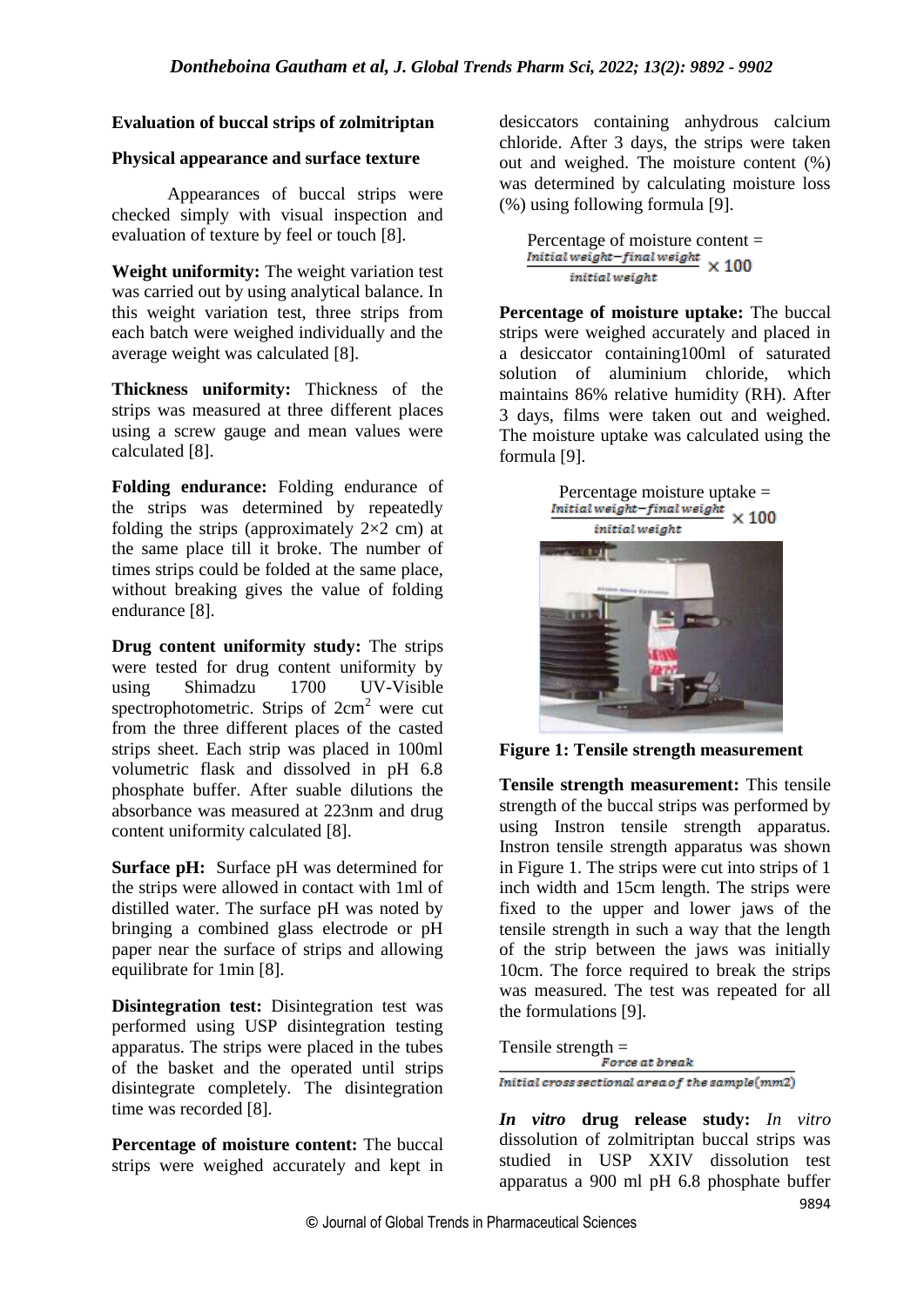solution was used as dissolution medium. The stirrer was adjusted to rotate at 50 rpm. The temperature of dissolution medium was maintained at 37±0.5°c throughout the experiment. One strip was used in each test. Samples of dissolution medium (5ml) were withdrawn by means of pipette at specified time intervals and analysed by measuring the absorbance at 223 nm. The volume withdrawn at each time interval was replaced with fresh quantity of dissolution medium. Percent cumulative drug release of zolmitriptan was calculated and plotted against time [9-11].

*Ex vivo* **permeation studies:** *Ex vivo*  diffusion study of pure drug was carried out using sheep buccal mucosa tissue, which was procured from local slaughter house and placed in 6.8 phosphate buffer. Isolation of the epithelium was done mechanically by using scissors and forceps. The studies were carried out by using Franz diffusion cell. It consists of upper cylindrical compartment open from above and containing the porcine buccal mucosa at its base. Lower compartment was in the form of a closed cylinder having the sampling port and had Teflon coated magnetic bead at the base. The junction between the two compartments was designed in such a manner that the buccal membrane did not shift from its place [12]. The donor compartment was filled with1ml pH 6.8 phosphate buffer containing 20% of methanol. The receptor compartment contains the 50ml pH 6.8 phosphate buffer having 20% methanol to maintain sink conditions. The whole assembly was maintained at 37±1°C. One ml of sample was withdrawn from receptor compartment and replaced with the same amount of fresh medium. The withdrawn samples were diluted suitably, and then absorbance was measured at 223nm. The percentage cumulative drug diffused was calculated.

*In vivo* **studies:** The study was conducted with the approved *in vivo* study design and protocol (Protocol approval number: IAEC/ABMRCP/2012-13/39) and as per the guidelines prescribed by the IAEC**.** Before starting the experimentation (8-10 H) food was stopped to all the animals. Food and water was not given to animals up to 2 h after the start of the study**.** Each animal (female) (n=3) in the first group was administrated a buccal strip (2.5 mg) irrespective of the body weight. The rabbit's mouth was opened, tongue was elevated and the strip was placed between the cheek and gingival. Two ml of water was added to surface of the strip before administering. The mouth was shut for 1 min, to avoid chewing or swallowing of the strip. Two ml of water was administered after dosing. Blood was withdrawn from rabbits at pre-determined time intervals such as 0 min, 10 min, 30 min, 60 min, 90 min and 120 min through marginal ear vein [13].

## **Analysis of blood samples**

1ml of blood withdrawn from female rabbit at the pre-determined time intervals (0, 10min, 20min, 30min, 60min, 90min and 120min) through marginal ear vein and transferred into commercially available anticoagulant-treated tubes (e.g. EDTAtreated) using a multi sample needle. Blood samples were centrifuged for 6mins at 4000 RPM. The supernatant solution (plasma) 0.4ml was collected and transferred into centrifuged tubes, then 1ml of 0.05M methanolic hydrochloride solution was added to precipitate product. Again centrifuged the mixture for 6 mins at 4000 RPM. The supernatant solution 1ml separated and 4ml of 0.05M Methanolic hydrochloride solution was added. The absorbance of solution was measured. Finally calculated  $C_{\text{max}}$  and  $T_{\text{max}}$ were calculated.

## **Stability studies**

The optimized buccal strips of zolmitriptan (F2) were packed in glass containers, which were tightly sealed with aluminium foil. The strips were stored at  $30 \pm$  $2^{\circ}$ C/ (65  $\pm$  5 % RH) for 2 months and evaluated for their physical appearance, drug content and *in vitro* drug release at specified intervals of time [14-16].

## **RESULTS AND DISCUSSION**

#### **Preformulation studies**

Melting point of zolmitriptan pure drug was found to be 146°C and which was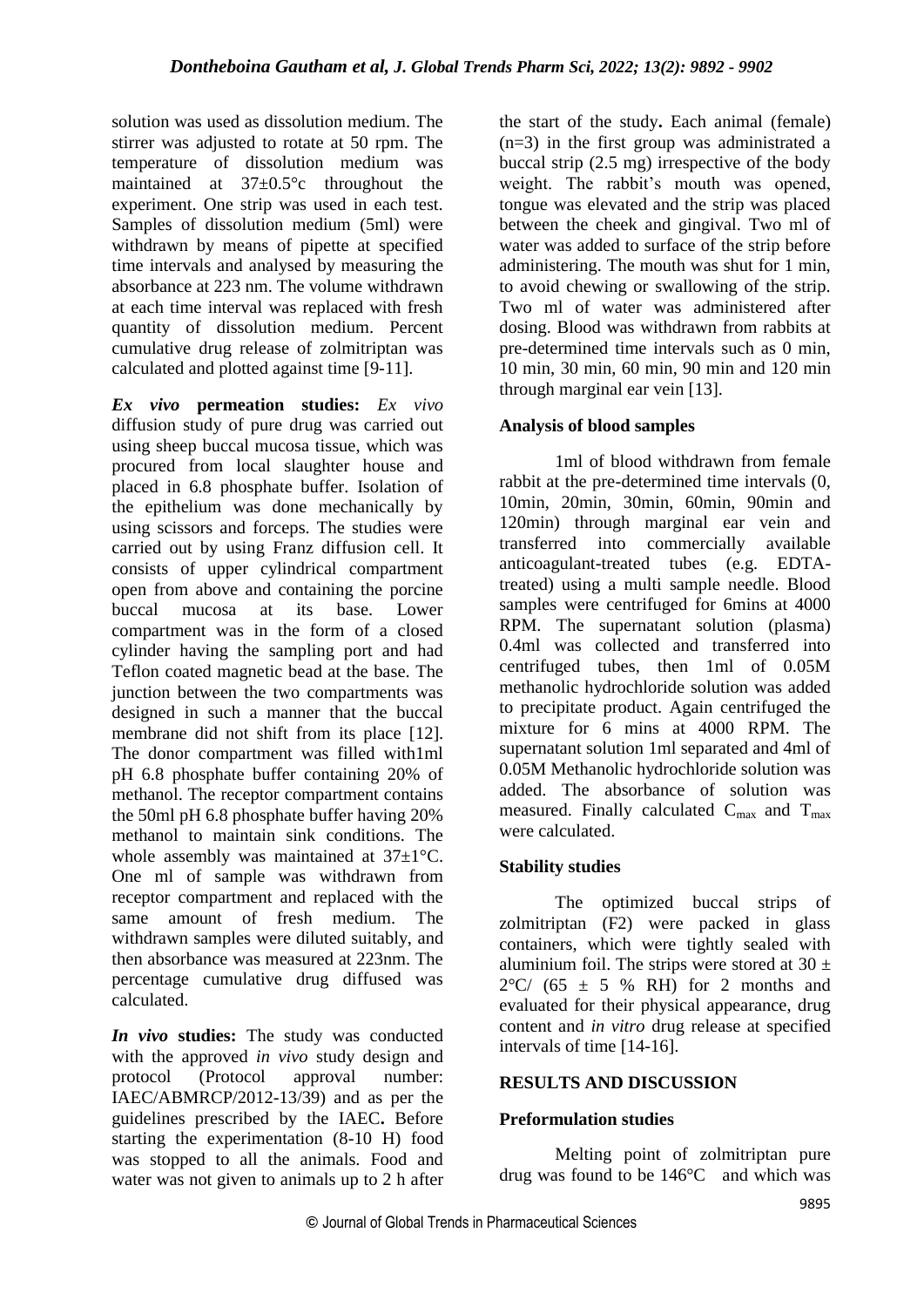found to be in the range of 144- 150°C. The drug was found to be in pure form. It was observed that all the characteristics peaks of zolmitriptan were present in the combination spectra indicating the compatibility of the drug with the polymer used. It was concluded that the obtained drug was in pure form. FT-IR study showed that there was no major change in the position of peak obtained in drug alone and in a mixture of drug with excipients, which showed that there was no interaction between drug and excipients in Figure 2. The observations were shown in Table 1 and Table 2. From the obtained spectra it

**Physical appearance and surface texture of strips:** The Physical appearance and surface texture were checked simply with visual infection of strips and by feel or touch. From the observation it was predicted that the strips are having smooth surface and they are elegant enough to see**.**

**Weight uniformity:** The weight of prepared strips was determined by using digital balance and the observations of all strips were given in Table 4. Weight uniformity was found in the range of 29.9  $\pm 0.378$  to 37.4  $\pm$  0.68 mg. All the formulations were found within limits.

**Thickness uniformity:** The average thickness of all strips was shown in Table 4. Thicknesses of strips were found in the range of  $0.121 \pm 0.0028$  to  $0.165 \pm 0.005$ . All the formulations were found to be within limits.

**Folding endurance:** The folding endurance of the strips was determined by repeatedly folding the buccal strips at the same place till it broke. The folding endurance of all formulations was given in Table 4. The results showed that the folding endurance was found in the range of  $264 \pm 1.527$  to  $291.3 \pm 1.527$ 3.605. It was revealed that the buccal strips of all formulations having appropriate strength.

**Drug content uniformity:** Buccal strips prepared with various polymers were subjected to drug content uniformity Shimadzu-1700 UV spectrophotometer at 223nm. The results were revealed in Table 4. The drug content of all formulations were found in the range of  $76.6 \pm 1.242$  to 96.6±1.358 % suggesting that drug was uniformly dispersed throughout all strips. Among all the formulations  $F_2$  showed very good drug content uniformity.

**Surface pH:** The surface pH was lying in the range of 6.43 to 6.80. The observations were shown in Table 5. The surface pH of all the strips was within the range of salivary pH  $(6.5±5)$ . No significant difference was found in surface pH for different formulation. Hence buccal strips will not cause any damage to the buccal mucosa.

**Disintegration studies:** The observation was tabulated in Table 5**.** From the results, disintegration times for all the formulations were found in the range of 18.15 to 38.33sec. The disintegration time was lying within the pharmacopeia limit.

**Percentage of moisture content & moisture uptake:** The results were tabulated in Table 5. Moisture content and Moisture uptake of buccal strips were found to be in the range of 3.9 to 6.98% and 4.10 to 9.44%.

**Tensile strength studies:** Tensile strength indicates the strength of strip and the risk of film cracking. From the studies it was revealed that there was no sign of cracking in prepared buccal strips, which might be attributed to the addition of the plasticizer, PEG-400 and glycerine. Tensile strength of formulated films was ranges from 2.8 to 5.37N. The outcomes of tensile strength of films were shown in Figure 3.

*In vitro* **drug release studies:** The observations of release of drug from different formulations were revealed in Figure 4**.** From the results, it was revealed that, formulations (F2) showed maximum amount of drug release (98.13%) and formulation F8 showed minimum amount of drug release (76%) in 30mins. The order of drug diffused from various formulations was found to decrease in the following order such as  $F2 > F1 > F3 > F4$  $>$  F5  $>$  F6  $>$  F7  $>$  F8. Drug release was more rapid in strips containing tween 80 because of the surfactants causing wetting of strip.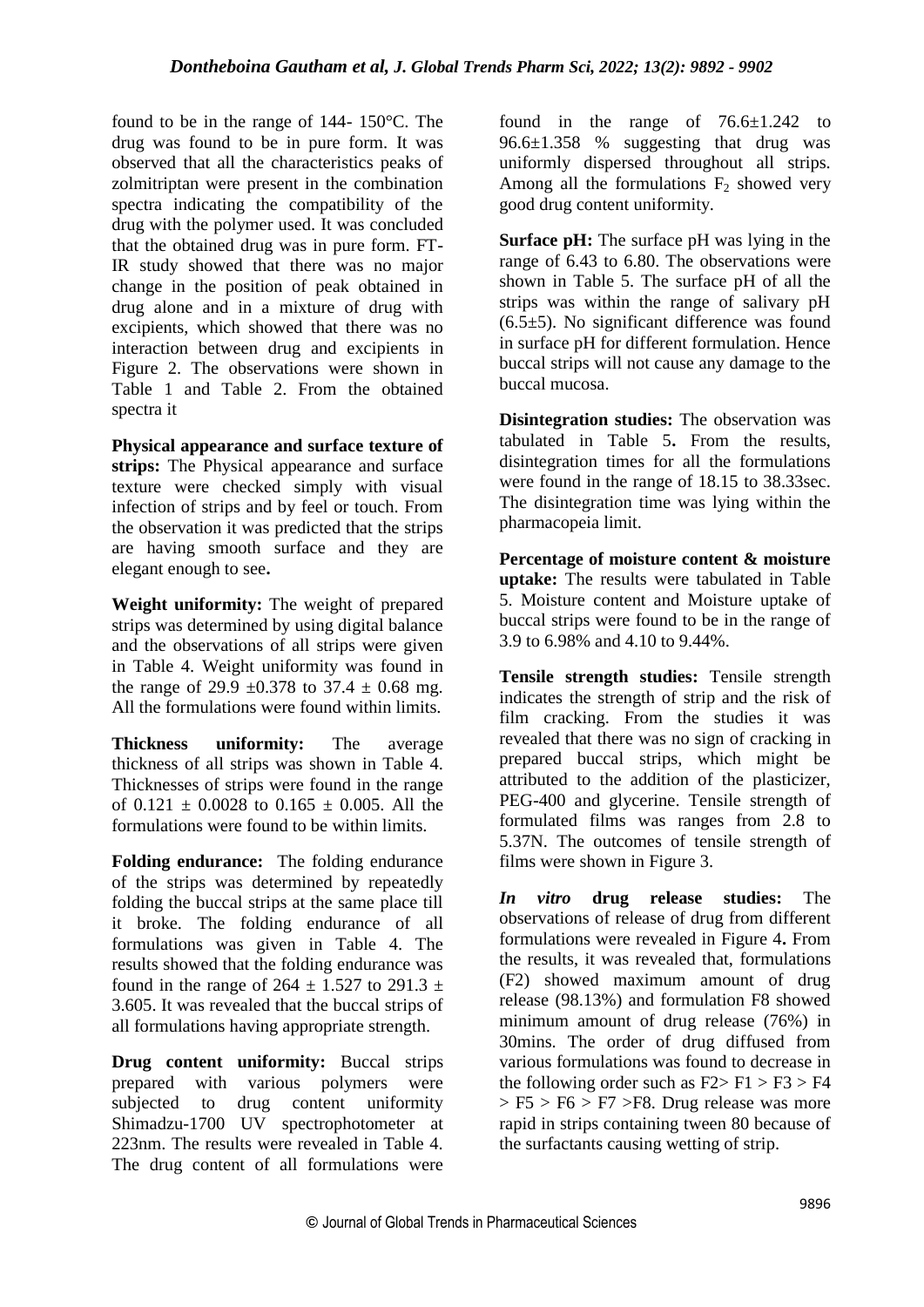

**Figure 2:** FT-IR spectra of pure drug and mixture of pure drug and pure drug with polymer

| <b>Vibrations</b> | Drug sample                |
|-------------------|----------------------------|
| $C = O$ stretch   | 1732.73 $cm^{-1}$          |
| N-H bending       | $3352.23$ cm <sup>-1</sup> |
| -C-H- aromatic    | $2958.30$ cm <sup>-1</sup> |
| -C-H- aliphatic   | 3044.35 cm <sup>-1</sup>   |
| -CH3 aromatic     | $1412.87$ cm <sup>-1</sup> |
|                   |                            |

**Table 1:** FTIR spectra of zolmitriptan pure drug



**Figure 3:** Tensile strength profile of zolmitriptan buccal strips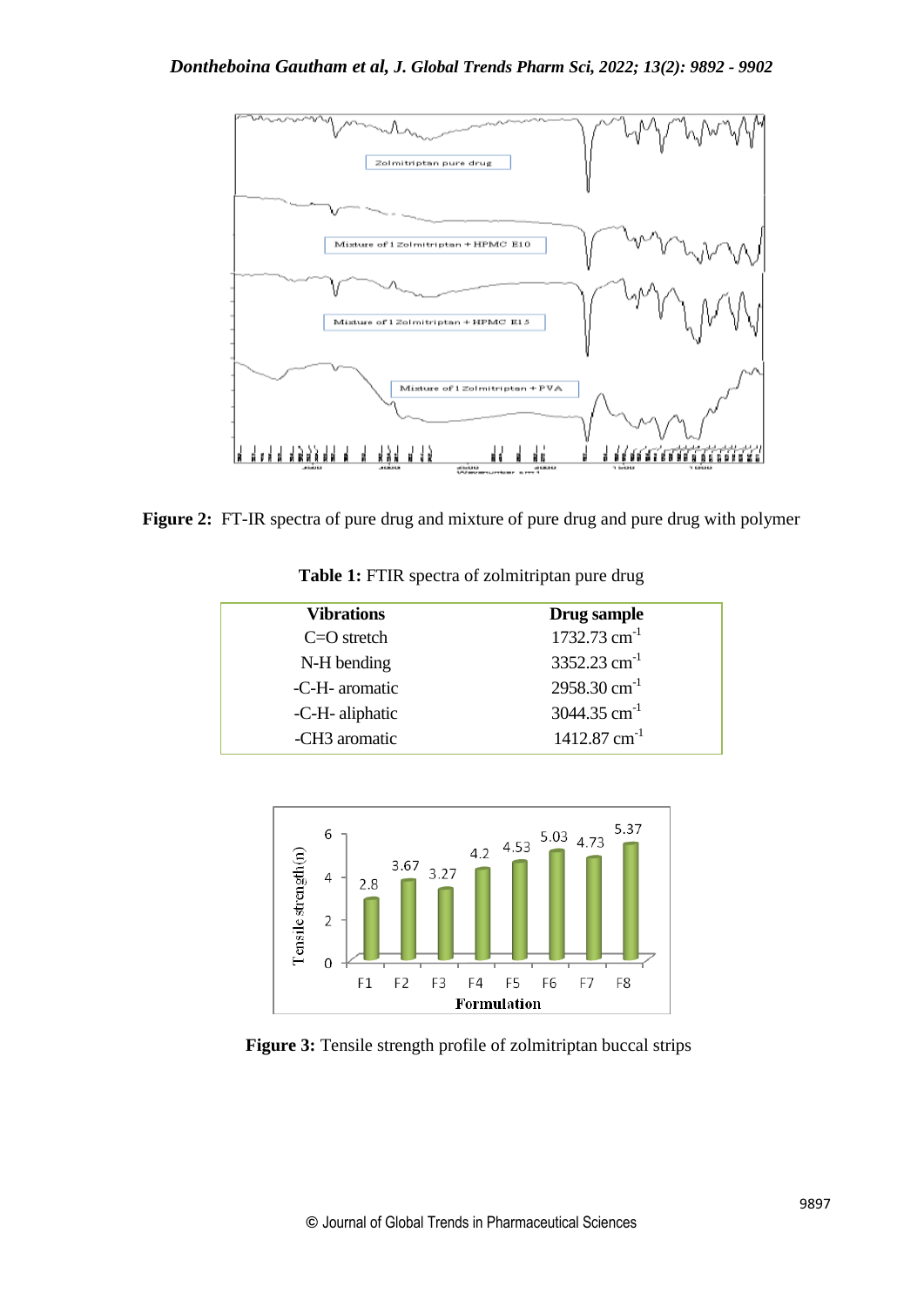| <b>Vibrations</b> | $Drug + HPMC$              | Drug + HPMC E15            | $Drug + PVA$               |
|-------------------|----------------------------|----------------------------|----------------------------|
| $C = O$ stretch   | $1728.98$ cm <sup>-1</sup> | $1731.16$ cm <sup>-1</sup> | 1732.82 $cm^{-1}$          |
| N-H stretch       | $3344.07$ cm <sup>-1</sup> | $3348.00 \text{ cm}^{-1}$  | $3348.10$ cm <sup>-1</sup> |
| -C-H- aliphatic   | $2817.83$ cm <sup>-1</sup> | $2909.56$ cm <sup>-1</sup> | $2914.15$ cm <sup>-1</sup> |
| -C-H- aromatic    | $3012.18$ cm <sup>-1</sup> | $3010.39$ cm <sup>-1</sup> | $3004.13$ cm <sup>-1</sup> |
| -CH3 aromatic     | $1412.08$ cm <sup>-1</sup> | $1420 \text{ cm}^{-1}$     | $1418$ cm <sup>-1</sup>    |

**Table 2: FTIR spectra of pure drug + polymer mixtures**

## **Table 3: Formulation chart of buccal strips of zolmitriptan**

| <b>Ingredients</b>  | F1    | F2                       | F3                           | F4    | F5                       | F6             | F7    | F8    |
|---------------------|-------|--------------------------|------------------------------|-------|--------------------------|----------------|-------|-------|
| Zolmitriptan        | 2.5mg | 2.5mg                    | 2.5mg                        | 2.5mg | 2.5mg                    | 2.5mg          | 2.5mg | 2.5mg |
| HPMC <sub>E10</sub> | 150mg | 300mg                    | $\qquad \qquad \blacksquare$ |       | -                        | $\blacksquare$ | 150mg | 150mg |
| HPMC E15            |       | -                        | 150mg                        | 300mg | $\overline{\phantom{0}}$ |                |       |       |
| <b>PVA</b>          |       | $\overline{\phantom{a}}$ |                              |       | 150mg                    | 300mg          | 150mg | 300mg |
| <b>PEG 400</b>      | 0.4ml | 0.4ml                    | 0.4ml                        | 0.4ml | 0.4ml                    | 0.4ml          | 0.4ml | 0.4ml |
| Kyron T 314         | 75mg  | 75mg                     | 75mg                         | 75mg  | 75mg                     | 75mg           | 75mg  | 75mg  |
| Aspartame           | 40mg  | 40mg                     | 40mg                         | 40mg  | 40mg                     | 40mg           | 40mg  | 40mg  |
| Tween 80            | 0.5ml | 0.5ml                    | 0.5ml                        | 0.5ml | 0.5ml                    | 0.5ml          | 0.5ml | 0.5ml |

**Table 4: Evaluation parameters of buccal strips of zolmitriptan**

| <b>Formulation</b><br>code | Weight uniformity*<br>(mg) | <b>Thickness</b><br>uniformity $*(mm)$ | <b>Folding</b><br>Endurance* | Drug content<br>uniformity* $(\% )$ |
|----------------------------|----------------------------|----------------------------------------|------------------------------|-------------------------------------|
|                            | $Mean + SD$                | $Mean + SD$                            | $Mean + SD$                  | $Mean + SD$                         |
| F1                         | $31.0 + 0.173$             | $0.123 + 0.003$                        | $289.6 + 3.605$              | $95.60 \pm 1.537$                   |
| F2                         | $29.9 + 0.378$             | $0.121 + 0.003$                        | $291.3 \pm 3.605$            | $96.60 \pm 1.358$                   |
| F <sub>3</sub>             | $33.7 + 1.060$             | $0.133 \pm 0.003$                      | $273.0 + 2.543$              | $93.30 \pm 1.746$                   |
| F <sub>4</sub>             | $32.4 + 0.360$             | $0.131 \pm 0.003$                      | $285.0 \pm 2.645$            | $90.50 \pm 1.100$                   |
| F <sub>5</sub>             | $35.7 + 0.400$             | $0.150 \pm 0.005$                      | $264.0 + 1.527$              | $76.60 + 1.242$                     |
| F <sub>6</sub>             | $37.4 + 0.560$             | $0.165 \pm 0.005$                      | $265.6 + 1.527$              | $81.30 \pm 0.996$                   |
| F7                         | $33.6 + 0.450$             | $0.141 + 0.030$                        | $274.6 \pm 2.081$            | $88.26 \pm 1.416$                   |
| F <sub>8</sub>             | $36.4 \pm 0.850$           | $0.151 \pm 0.003$                      | $286.3 \pm 1.154$            | $84.40 \pm 0.889$                   |

 $* n = 3$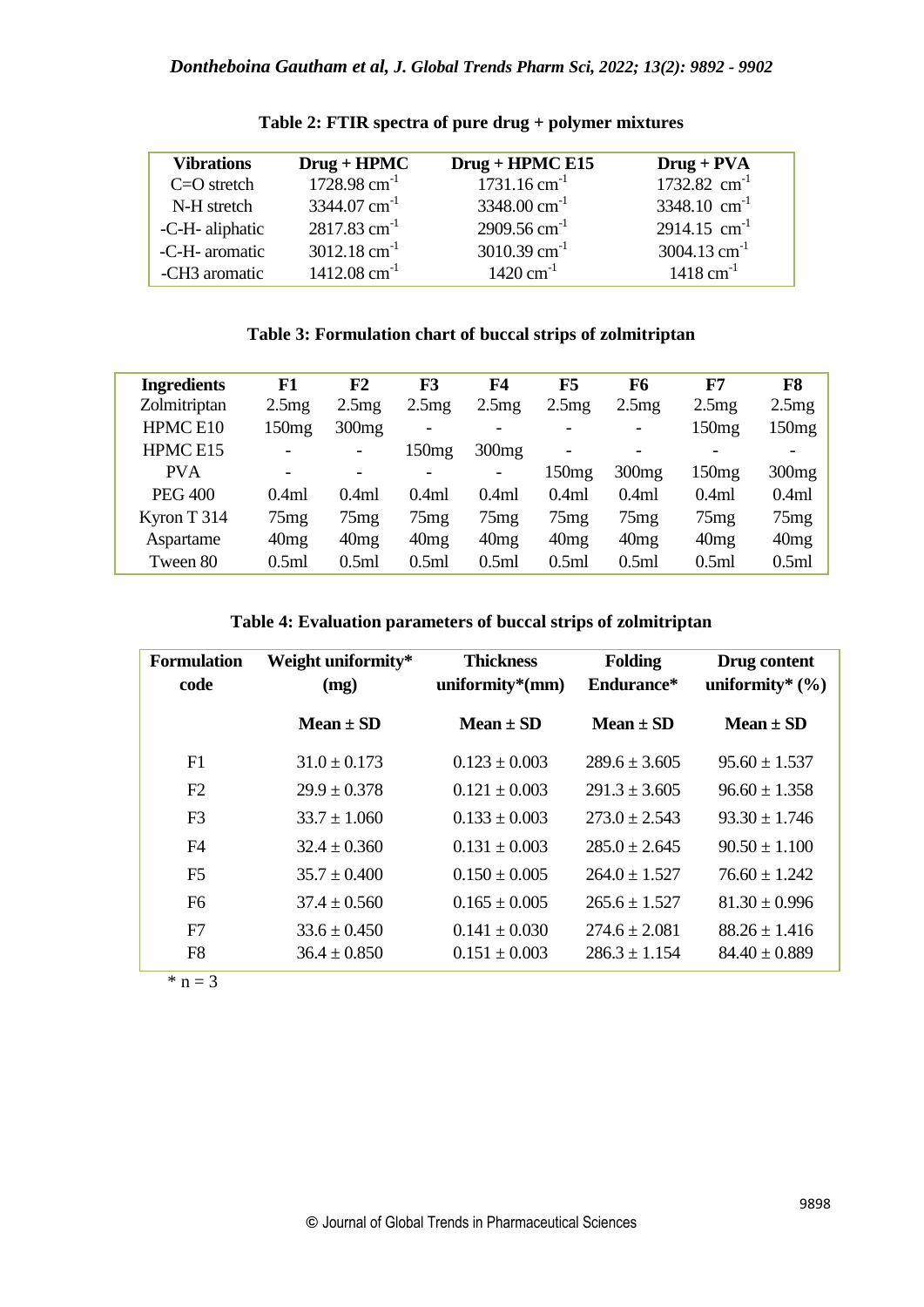| <b>Formulation</b> | <b>Moisture</b>              | <b>Moisture</b>  | <b>Disintegration</b> | Surface pH <sup>*</sup> |
|--------------------|------------------------------|------------------|-----------------------|-------------------------|
| code               | content <sup>*</sup> $(\% )$ | uptake $*(\%)$   | time*(sec)            |                         |
|                    |                              |                  |                       | $Mean + SD$             |
| F1                 | $5.23 \pm 0.11$              | $5.53 \pm 0.015$ | $20.50 \pm 3.605$     | $6.64 \pm 0.032$        |
| F2                 | $3.90 \pm 0.32$              | $5.96 + 0.020$   | $18.15 + 3.605$       | $6.80 + 0.020$          |
| F <sub>3</sub>     | $5.74 \pm 0.21$              | $6.59 + 0.020$   | $24.24 + 2.543$       | $6.43 \pm 0.020$        |
| F4                 | $6.11 \pm 0.33$              | $7.33 \pm 0.015$ | $29.12 \pm 2.645$     | $6.74 \pm 0.030$        |
| F <sub>5</sub>     | $6.98 \pm 0.43$              | $9.44 + 0.015$   | $38.33 + 1.527$       | $6.47 + 0.010$          |
| F <sub>6</sub>     | $4.54 \pm 0.54$              | $4.10 \pm 0.015$ | $25.14 + 1.527$       | $6.55 \pm 0.030$        |
| F7                 | $6.23 \pm 0.42$              | $5.34 \pm 0.015$ | $29.34 \pm 2.081$     | $6.79 \pm 0.010$        |
| F8                 | $4.35 \pm 0.38$              | $6.78 \pm 0.015$ | $31.13 \pm 1.154$     | $6.72 \pm 0.026$        |
| $*$ n = 3          |                              |                  |                       |                         |





**Figure 4** Percentage cumulative drug release profile of zolmitriptan buccal strips



**Figure 5** Percentage cumulative drug release data of zolmitriptan buccal strips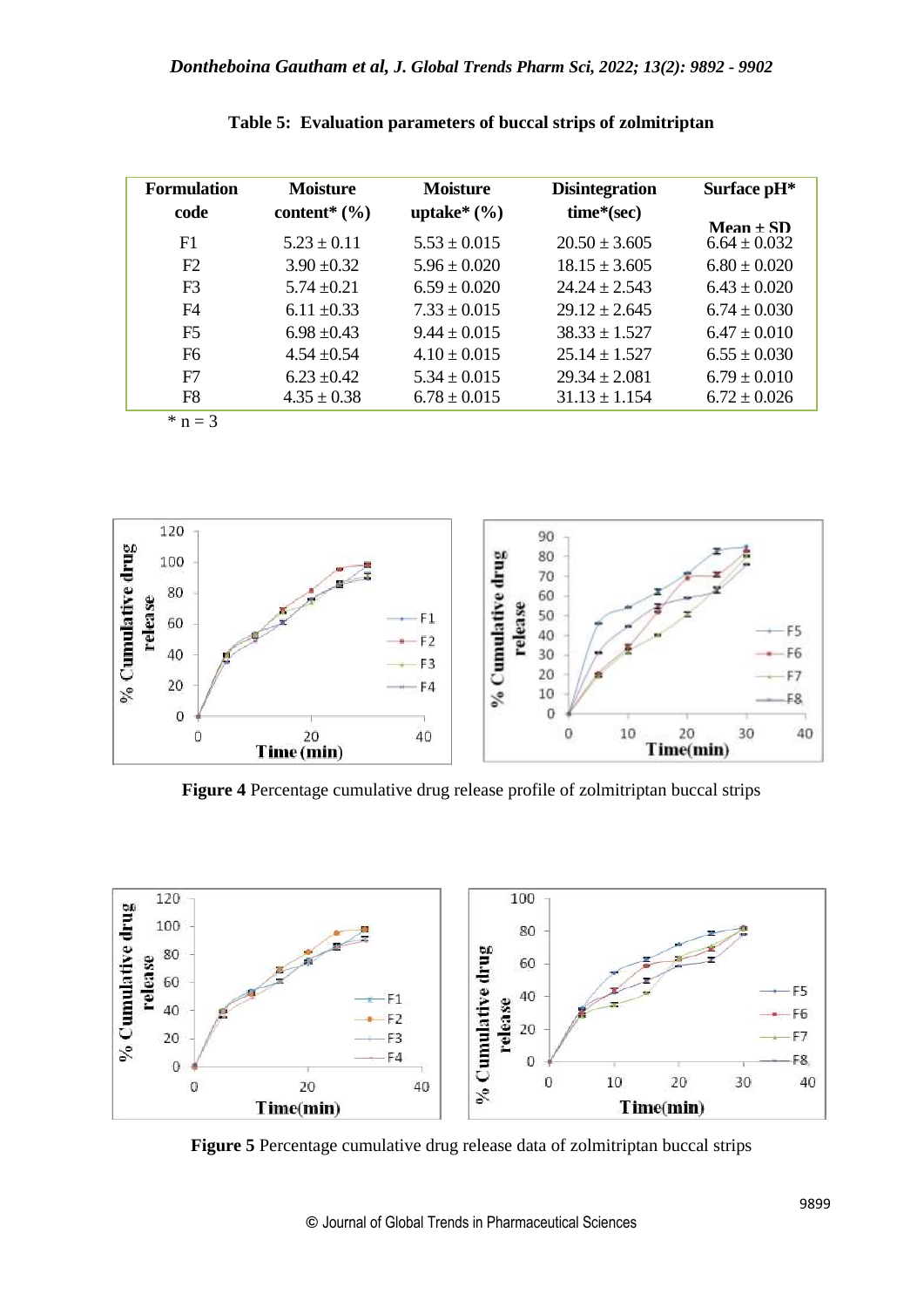

**Figure 6** Mean plasma concentration-time data of zolmitriptan buccal strips

**Table 6:** *In vitro* **drug release profile of optimized formulation (F2) after stability studies at 30 ± 2°C / 65 ± 5% RH**

| <b>Formulation Code</b> | %CDR* Mean + $SD$   |                   |                      |  |
|-------------------------|---------------------|-------------------|----------------------|--|
|                         | $0^{\text{th}}$ Day | $30th$ Day        | $60^{\text{th}}$ Day |  |
| ${\bf F2}$              | $98.13 \pm 0.66$    | $98.10 \div 0.82$ | $96.09 \pm 0.79$     |  |
| $*$ n = 3               |                     |                   |                      |  |

**Table 7:** *Ex vivo* **drug diffusion profile of optimized formulation (F2) after stability studies at**   $30 \pm 2^{\circ}$ C / 65  $\pm$  5% RH

| $\%$ CDR* Mean $\pm$ SD |                |                  |                     | <b>Formulation</b> |
|-------------------------|----------------|------------------|---------------------|--------------------|
|                         | 60 DAYS        | <b>30 DAYS</b>   | $0^{\text{TH}}$ DAY | Code               |
|                         | $94.01 + 0.23$ | $94.36 \pm 0.01$ | $95.01 + 0.55$      | F2                 |
|                         |                |                  |                     |                    |

 $* n = 3$ 

**Table 8: Buccal strip properties of optimized formulation (F2) after stability studies** At  $30 \pm 2^{\circ}$ C /  $65 \pm 5\%$  RH

| <b>Time</b><br>(Days) | Weight<br>uniformity*<br>(mg)<br>$Mean \pm SD$ | Disintegration*<br>$(\sec)*$<br>$Mean \pm SD$ | <b>Folding</b><br>endurance*<br>(Numbers)<br>$Mean \pm SD$ | Drug<br>content*<br>(%)<br>$Mean \pm SD$ |
|-----------------------|------------------------------------------------|-----------------------------------------------|------------------------------------------------------------|------------------------------------------|
| $_{0}$                | 29.9                                           | 18.15                                         | 291                                                        | 96.6                                     |
| 30                    | 29.6                                           | 17.96                                         | 289                                                        | 95.8                                     |
| 60                    | 29.5                                           | 17.90                                         | 286                                                        | 95.3                                     |

 $n = 3$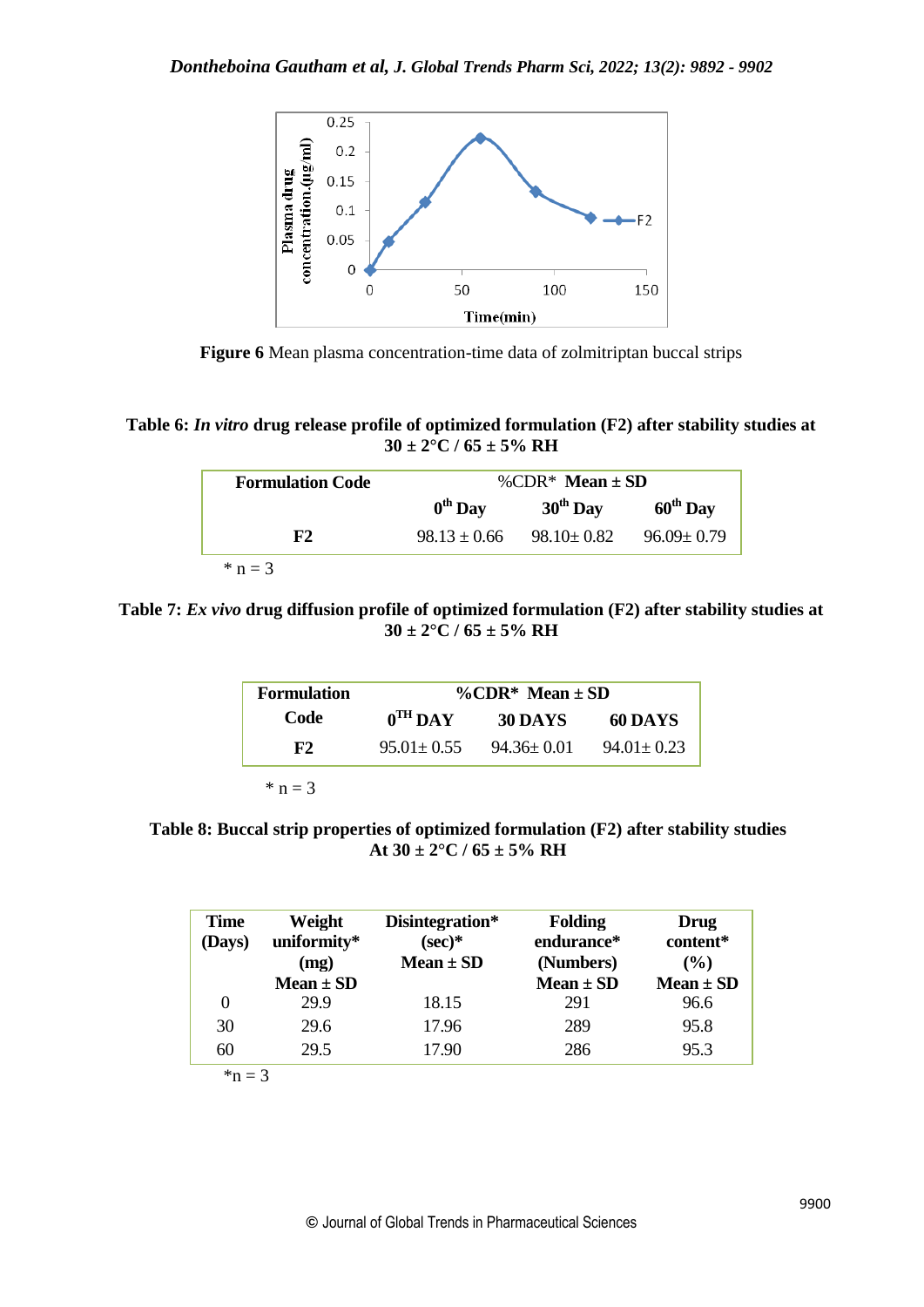Buccal strips containing HPMC E10 showed maximum release compared to other buccal strips containing HPMC E15 and polyvinyl alcohol. As the concentration of HPMC E10 increases the drug release rate also increases. As the viscosity of the HPMC increases the drug release rate decreases. The formulation (F2) was predicted as optimized formulation based on drug content and drug release.

## *Ex vivo* **drug diffusion studies**

The *ex vivo* drug diffusion study was carried out for the optimized formulation (F2) in pH 6.8 phosphate buffer solution for 30mins using sheep buccal mucosa. The diffusion studies were carried out using Franz diffusion cell. The diffusion results were depicted in Figure 5. It was observed from the results that, optimized formulation (F2) showed drug release (95.10%) in 30mins.

#### **Pharmacokinetic studies**

*In vivo* studies were carried out for optimized formulation (F2) using rabbits. The mean plasma concentration-time data of buccal strips of zolmitriptan was shown in Figure 6. The peak plasma concentration  $(C<sub>max</sub>)$  attained by formulation F2 was  $0.2234\pm0.25$   $\mu$ g/ml following oral administration, respectively. The times required for attaining peak plasma concentration by drug following oral administration were 60mins. The time required for a drug to decrease by half  $(t_{1/2})$ were found to be 60mins following oral administration respectively.

#### **Stability studies**

Stability studies were carried out for the optimized formulation F2, at  $30 \pm 2^{\circ}C$  / 65± 5% RH for 2 months. Stability studies results were shown in Table 6-8. There was no significant change in the *in vitro* release of F2on  $0^{th}$  day (98.13%),  $30^{th}$  day (98.10%) and  $60<sup>th</sup>$  day (96.09%). The *ex vivo* drug diffusion study showed that there is no significant difference in the drug release after  $0<sup>th</sup>$  day  $(95.10\%)$ ,  $30^{th}$   $(94.36\%)$  and  $60^{th}$  day  $(94.01)$ at  $30 \pm 2$ °C (65± 5% RH). After stability studies, it was found that there is no significant change in the weight variation,

disintegration time, folding endurance and drug content. It was concluded that formulation (F2) was stable at  $30 \pm 2$ °C (65 $\pm$ 5% RH) after 2 months stability study.

## **CONCLUSION**

From the present study, it may be concluded that buccal strips of zolmitriptan can be prepared by solvent casting method using polymers HPMC E10, E15 and PVA in different concentrations and superdisintegrants Kyron T-314. It was concluded that formulation (F2) was considered as best formulation with fast onset of action, improved bioavailability, drug release rate, patient compliance and effective therapy.

#### **Acknowledgement**

Authors very thankful to Apotex Pharmachem, Ahmedabad, Colorcon Asia Pvt. Ltd., Verna, Goa, Corel Pharma Chem., Ahmedabad, for providing the gift samples. Authors are thankful to Sri. Premnath Reddy, Chairman, Acharya Institutes and Dr. Divakar Goli, Prof. Principal of Acharya and BM Reddy College of Pharmacy, Bangalore.

#### **REFERENCES:**

- 1. Alpesh RP, Dharmendra SP, Jignyasha AR. Fast dissolving films: A newer venture in fast dissolving dosage forms*.*  Int J Drug Dev Res 2010. 2(2), 232-46.
- 2. Ulrike V. Rapid film: oral thin films (OTF) as an innovative drug delivery systems and dosage forms, Drug delivery report spring/summer 2006; 64-7.
- **3.** Oral Thin Films, Orally disintegrating tablet and film technologies. Technology Catalysts International (TCI), Falls Church.2008.
- **4.** Arya A, Chandra A, Sharma V, Pathak K. Fast dissolving oral films: An innovative drug delivery system and dosage form. Int J Chem Tech Res 2010; 2:576-83.
- **5.** Kuchekar BS, Arugam V. Fast dissolving tablets. Indian J Pharm Edu 2001; 35:150- 2.